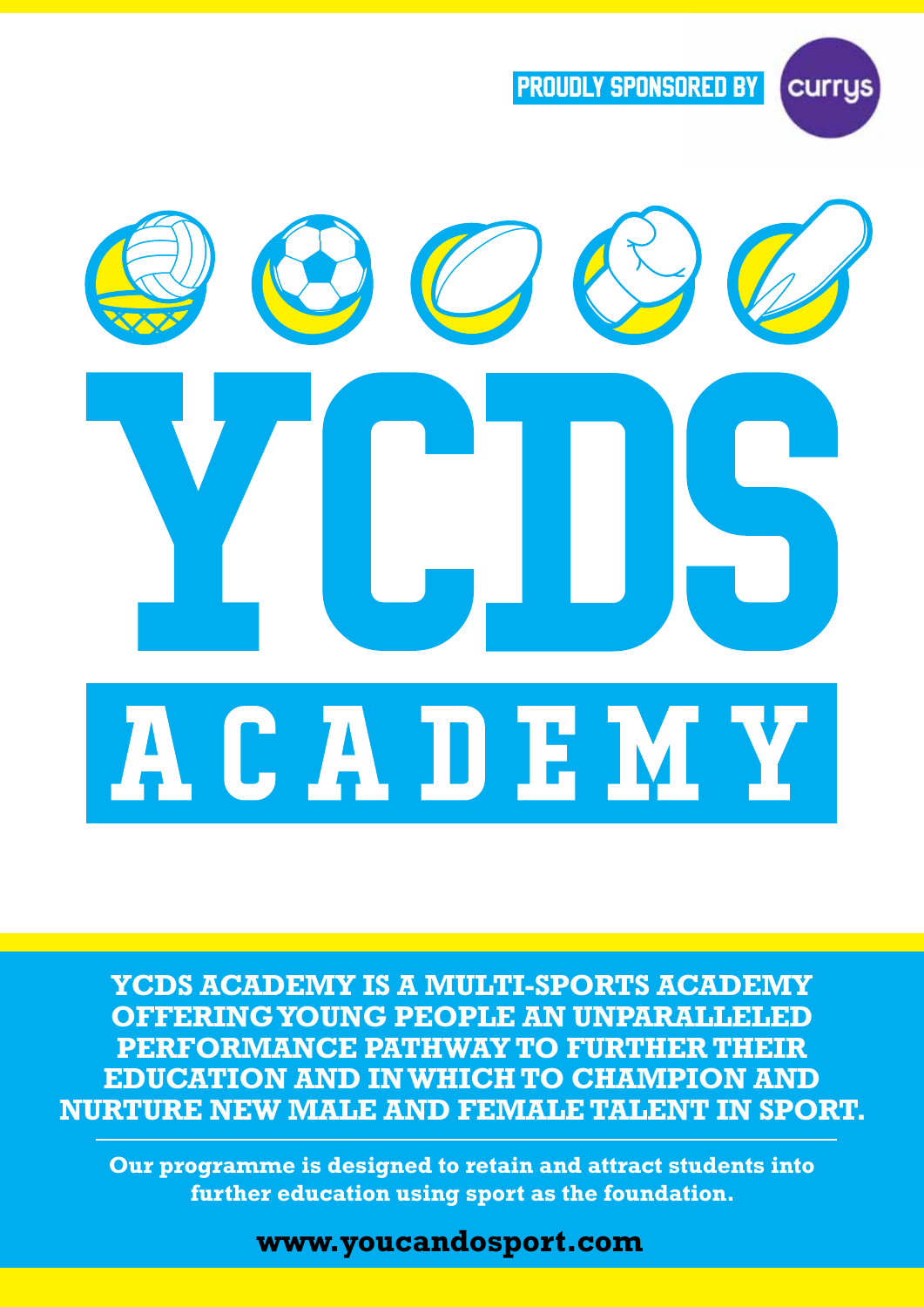## *benefits academy*

**When you join YCDS Academy you will benefit from a unique mix of** sport, education and life skills. The programme offers a combination of traditional further education, practical elite sports coaching, and **professional and personal enrichment experiences that include employability, career quidance, health and wellness and exclusive** industry focused insights and excursions.

#### **Programme benefits include:**

- **6** 8-10 hrs per week, skills-based training from fully qualified, former professional athletes
- **Player and performance analysis reports**
- **Tailored strength and conditioning programme**
- **Rehabilitation sessions including yoga and** foam rolling
- **Person centred wellness and nutrition advice**
- **facilities** First class, state-of-the-art facilities
- **Competitive, league and non-league match** fixtures, home and away
- **Free match and training kit**
- **C** Industry accredited awards i.e. FA Level 1 in **Coaching Football Qualification**
- **L3 Award in Emergency First Aid**
- **High profile, guest coaches and speakers** from across the sports industry
- **Exclusive enrichment activities, workshops** and excursions
- **Volunteering and work experience** opportunities throughout a network of partners and supporters
- **Manual YCDS Graduation Ceremony with guest celebrity**
- **Discounted access to local venues, including memberships gym**

### **DID YOU KNOW?**

There are no fees to join the academy and we offer a travel bursary for students joining us from further afield.



**@youcandosport**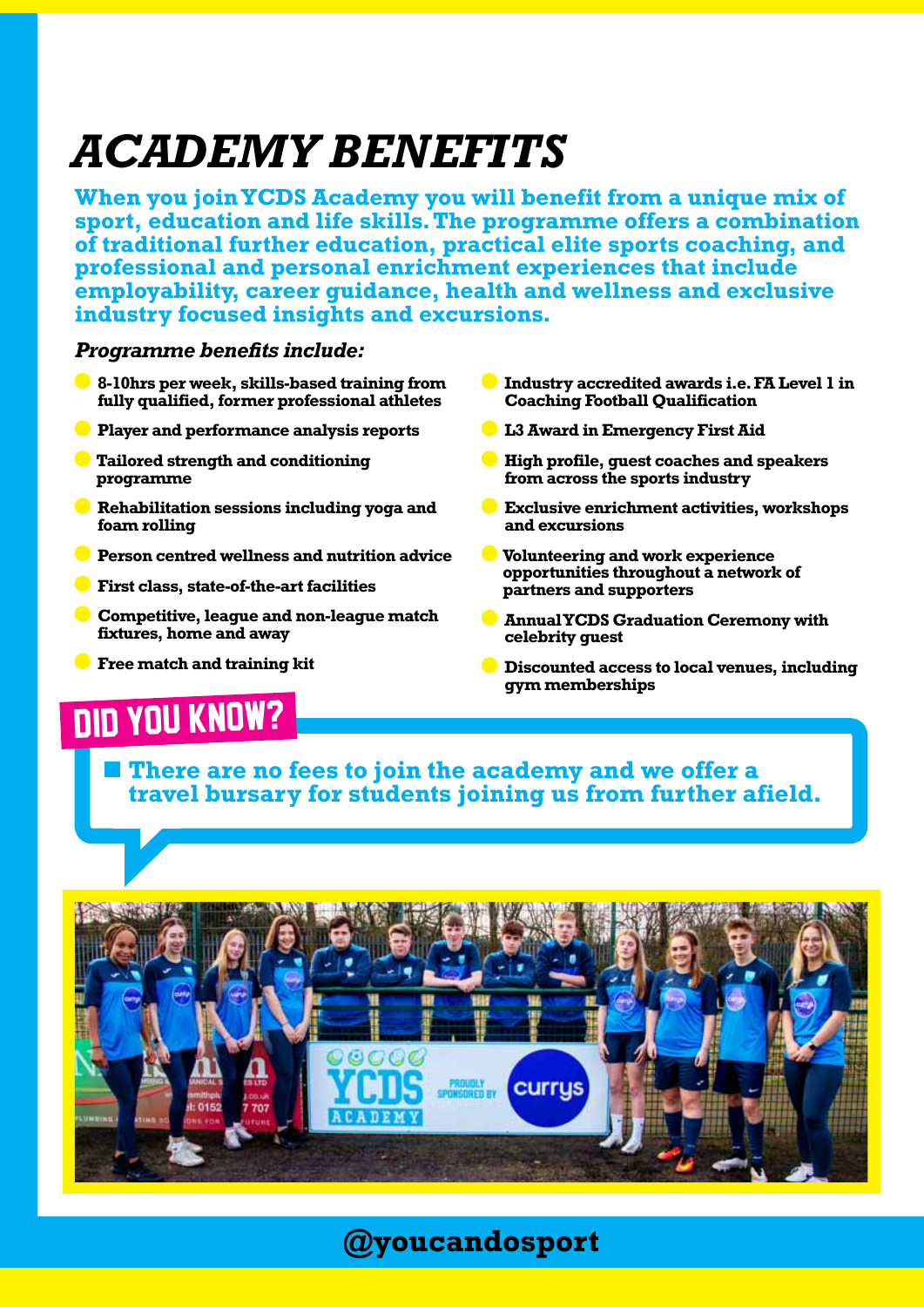# **EDUCATION PATHWAYS**

**Through a blended approach to study, we** offer students the opportunity to study a **2-year, full-time, education and sports** development programme like no other!

**Due to exceptionally qualified and experienced** teachers and as an integrated part of Magnus CoE Academy **Sixth Form, we can offer students a choice** of qualifications. This includes,

- a) BTEC Level 3 Extended Diploma in Sport
- **b**) Double BTEC Diploma in Sport and an additional A-Level of your choice.

**Both pathways are UCAS/performance** tables recognised level 3 qualifications and are equivalent to 3 A-levels giving our students the opportunity to access all avenues post-18.

**We achieve a 100%** pass rate,

**D** 1N 2020/21 65% OF OUR *<u>GRADUATES SECURED PLACES</u>* **AT UNIVERSITY** 

**v** OVER 40% OF OUR GRADES **ARE A\*-A AWARDING OUR STUDENTS MAXIMUM** *<u>UCAS POINTS</u>* 

with many of our graduates' securing places at top sporting universities, international scholarships in the USA, apprenticeships, and employment.

#### **YCDS ACADEMY ENTRY REQUIREMENTS**

 **You must achieve 5 x GCSE's level 4 and** above. Maths and/or English can be retaken as part of the programme if necessary.

**Due to the competitive nature of the** programme, you should have some experience in your chosen sport to join the academy, however, the aim is for you to improve significantly during your time with us, both physically, academically, **.mentally and**

#### **DID YOU KNOW?**

- **I** Level 3 qualifications are all weighted the same in terms *of* UCAS points
- **Most Universities do not differentiate between BTEC and A-Level qualifications**
- **If a University/High-Ed course you are considering** requires a particular A-Level for entry, our education **provider may be able to include this in our programme – iust ask us!**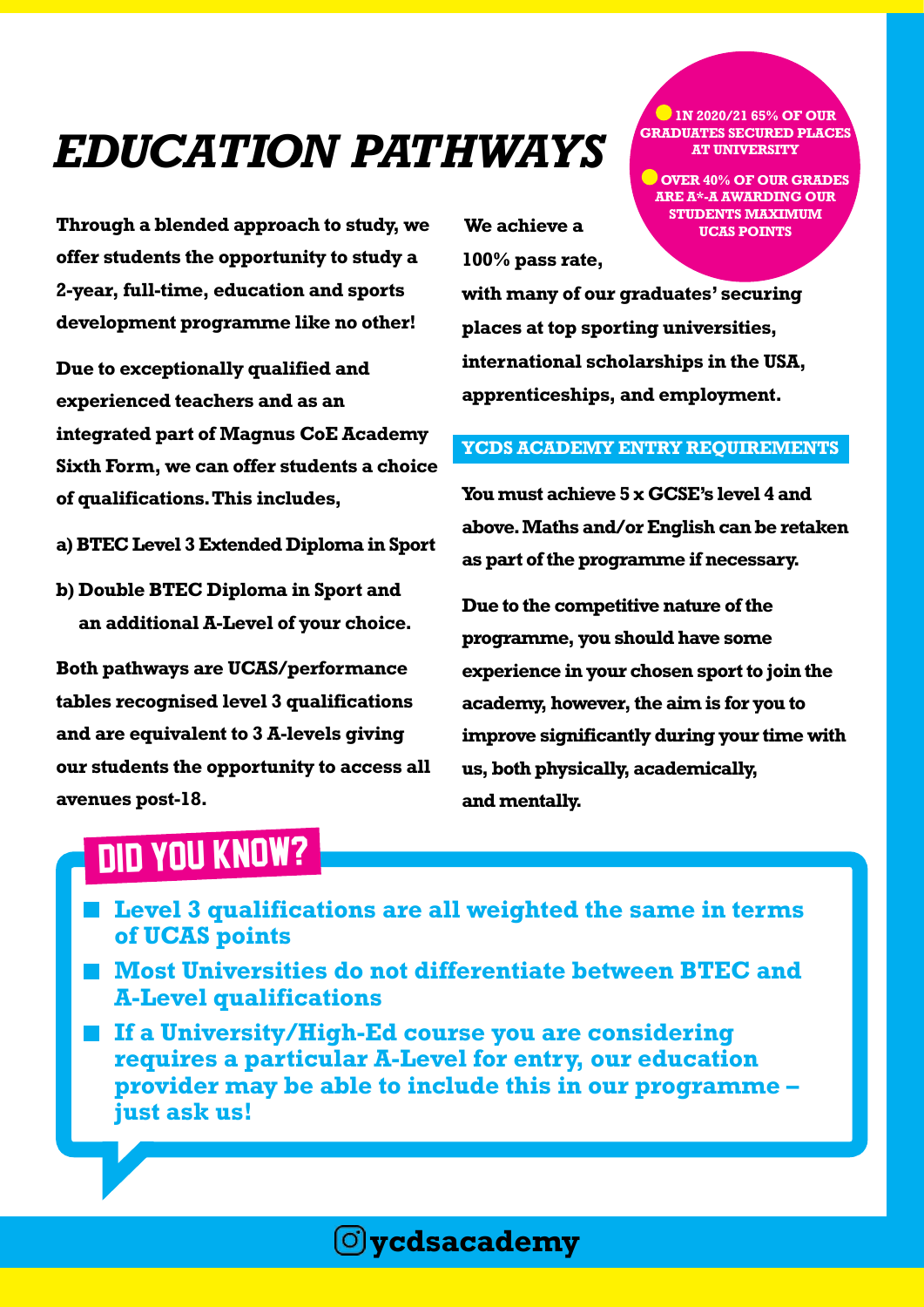## **FOOTBALL ACADEMY**

**Based at the YMCA Community & Activity Village in Newark.** this brand-new sports development boasts state-of-the-art **3G football pitches where you will train 4 days a week and play** *vour* home fixtures.

**Our Football team deliver an unparalleled** coaching experience having played, managed, and coached at the highest levels. **Our FA and UEFA qualified coaches include Gary Charles, Andy Reid, Ian McParland,** and Paul Hart.

**Former England international and Head Football Coach, Gary Charles career as a** skilled right-back saw him playing at the highest level for clubs including **Nottingham Forest, Aston Villa and West Ham and alongside legends including Roy Keane and Brian Clough. Gary also has his** *own Sports Management Agency managing* **elite** football players.

**Designed to support your current club** commitments and development as a player, *our students play regular competitive* matches, both home and away, as part of

nin you know?

*AoC* **Sport East Midlands Men's Football Invitation B League.** 

In addition to our own training programme, as part of an exclusive partnership with **Nottingham Forest Community Trust, YCDS female students train with Nottingham Forest female students one day per week at The Forest Sports Zone. Through this collaboration our female students compete in the Community & Education Football Alliance (CEFA) and represent Nottingham Forest against other Premier League and English Football League clubs across the .country**

**Our advanced coaching programmes, both** indoor and outdoor cover strength and conditioning, technical, tactical, physical, psychological, and social development, and **individual performance analysis.** 

**Our football students have trained at St Georges Park,** been Guards of Honour at a Stoke City match, had a tour of the Ethiad Stadium and received awards from **Burnley FC Manager, Sean Dyche.** 



www.facebook.com/youcandosportltd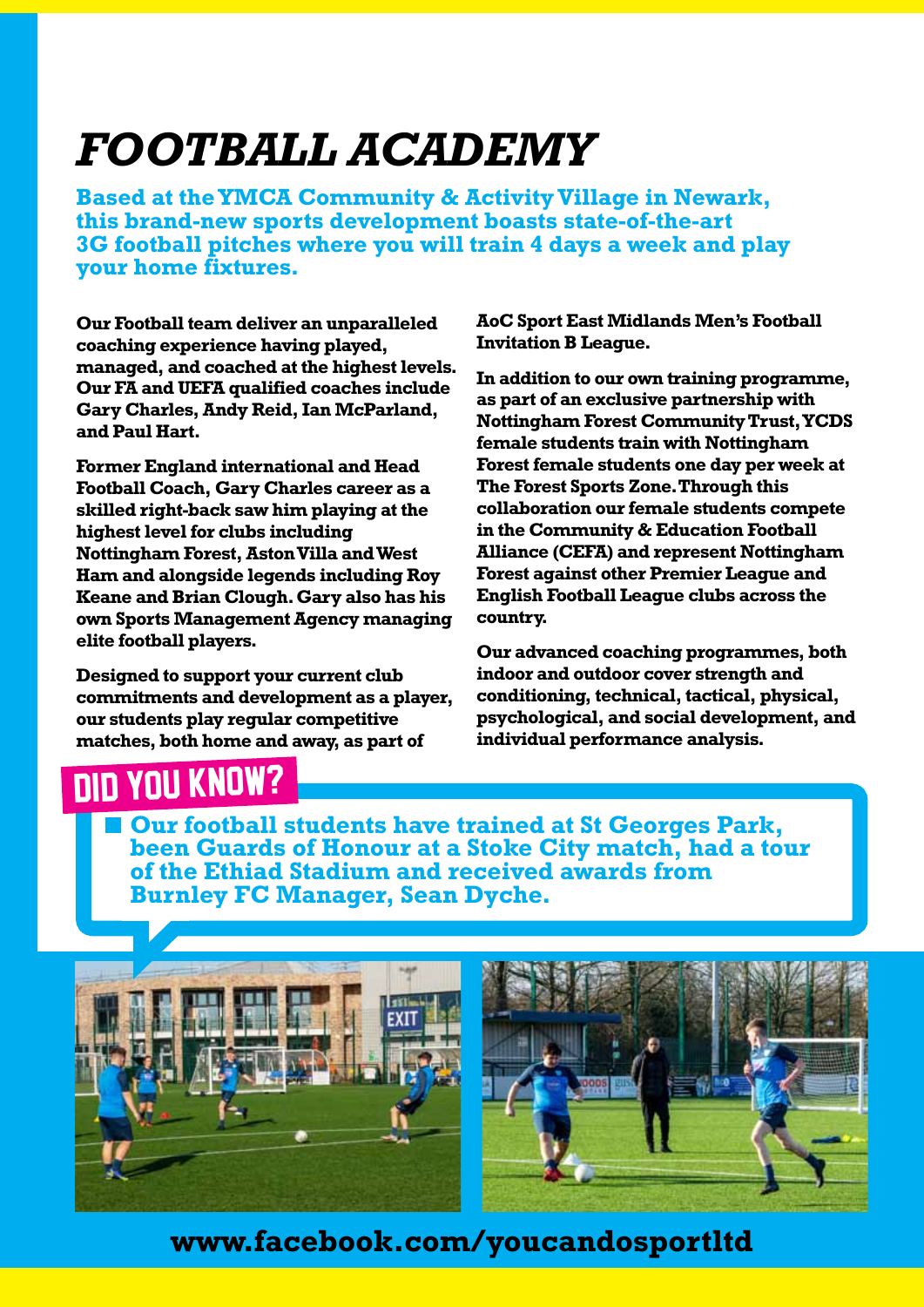## *BOXING ACADEMY*

**Based at Carl Greaves Boxing gym in Newark, students benefit** from top-notch facilities in a professional boxing gym including 18ft and 12ft boxing rings, bags, pad master, floor to ceiling ball, speedball, wall pads, mountain climber, ski-erg, prowler, battle **ropes and a variety of weights.** 

**Now a professional boxing manager, promoter and trainer of champions. World Champion** and Head Boxing Coach, Carl **Greaves had a stellar boxing career winning the WBF Super Featherweight World Champion title amongst many others.** 

#### **Training covers:**

- **Technical/skill work**
- **a** Boxing training
- **. Foot** work drills
- *<u>C Boxfit circuits</u>*
- *<u> Punching power circuits</u>*
- *<u><b>P Strength and Conditioning / Injury prevention*</u>
	- **Physical/Psychological/Social development**



## **DID YOU KNOW?**

**Example 20 Coach Carl Greaves won 32 out of his 39 fights as a** professional boxer and was 2 x British Title Challenger

**com.youcandosport.www**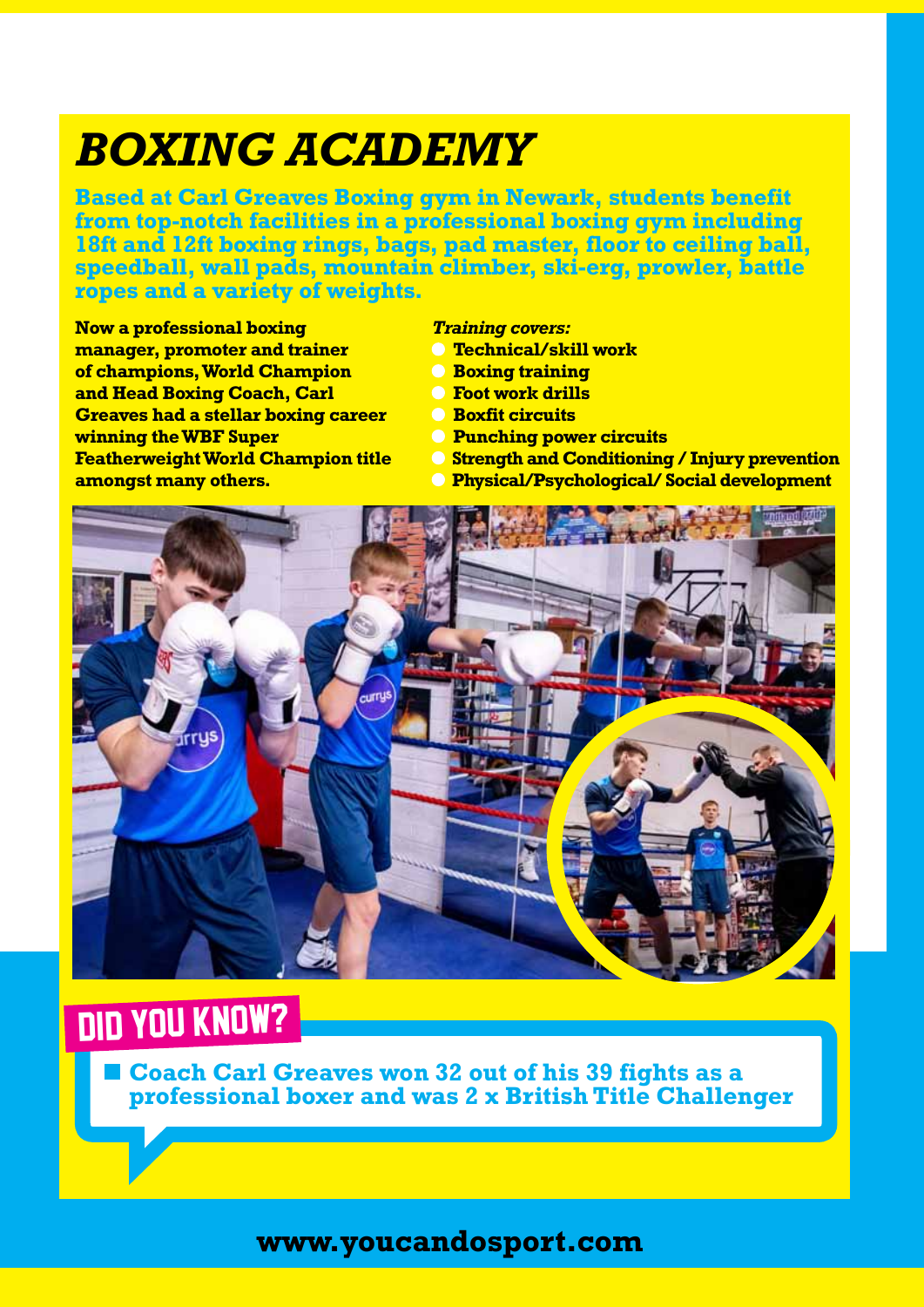## **NETBALL ACADEMY**

**Based across two sites. Magnus CoE Academy and the YMCA Community & Activity Village, students benefit from both indoor** and outdoor play.

**Head Netball Coach, Connie Xavier has represented Notts County Netball and East Midlands Netball at both U21 and senior Level. She is Assistant Coach at Nottingham Trent University and Head Coach for Notts Academy Netball Team. She is also a Loughborough Lightening Hub Coach, U17 Head Coach and Lead Coach for Notts Sirens regional Netball Squad.** 

**Designed to support your current club commitments and development as a** player, our students play regular competitive matches, both home and away, as part of AoC Sport East Midlands Netball  **.League**

## DID YOU KNOW?

**Students will have the exportunity** to study a *coaching or umpiring*  **through qualification England Netball** 

**Training will focus on:** 

- **Ball work and footwork**
- **e** Game sense / confidence building
- **Passing and catching**
- **Speed and reaction**
- **Technical and tactical work**
- **Strength and conditioning / injury prevention**
- **Positional work**
- **a** Match fit nutritional advice







**youcandosport@**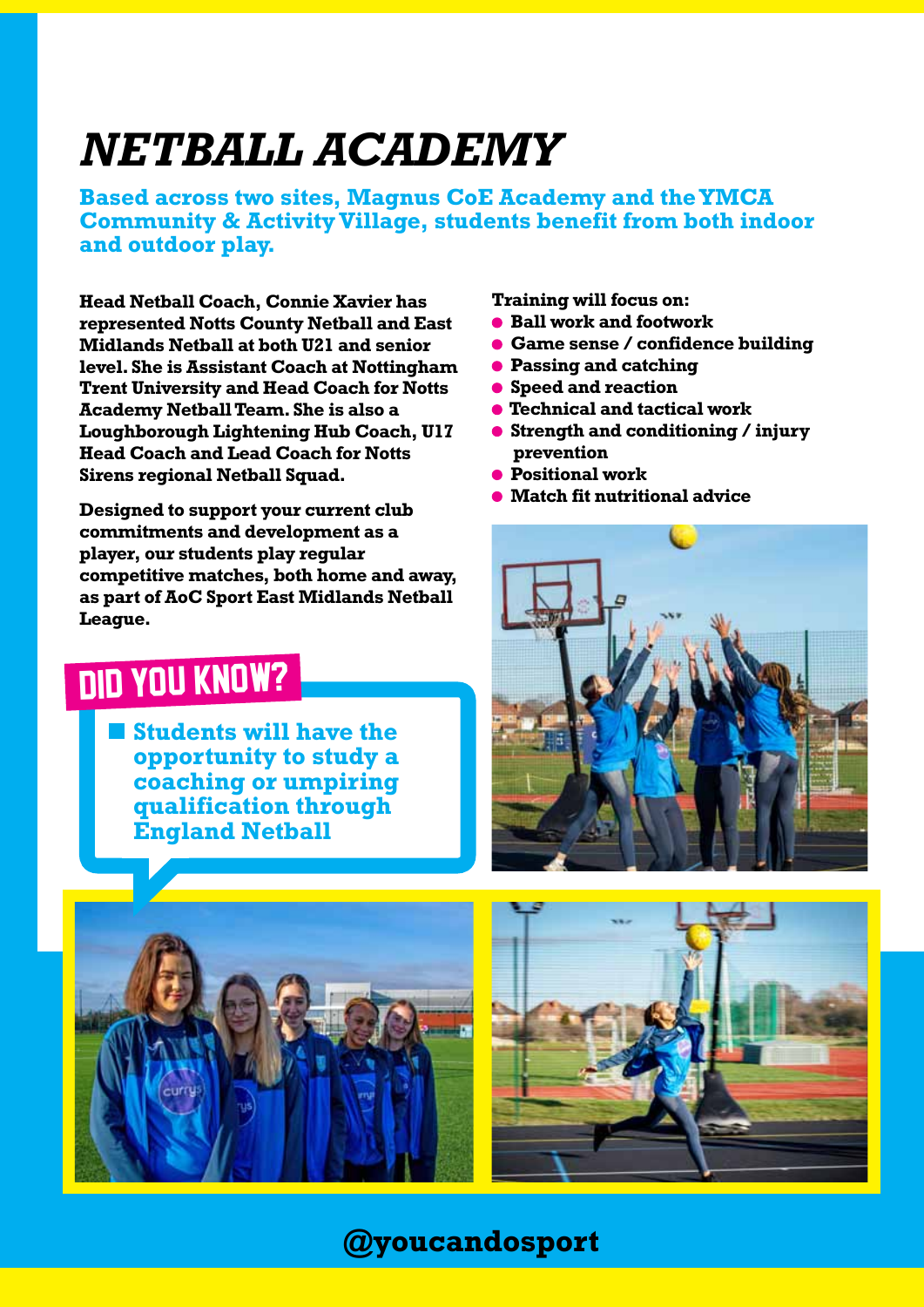# *RUGBY ACADEMY*



**This is an unparalleled opportunity for students with a keen and active interest in rugby or sport more broadly. Be it as a** relative beginner or as a former academy player capable of playing **at semi-professional and elite levels.** 

**The Rugby programme is based across** two sites, Magnus CoE Academy and the **Newark Rugby Club. Having recently undergone a £1.2 million pound** redevelopment, students benefit from some of the best rugby club facilities in **the East Midlands.** 

**Designed to support your current club** commitments and development as a player, rugby students play regular friendlies, both home and away, as part of **the AoC Sport East Midlands Rugby League. This extra time and support in training will allow students to flourish at** club/county level and higher.

**Training will focus on personal** performance and development, with a focus on the areas below. The prom frame is run similar to the elite player development groups as our coaches have worked in this format across county, regional and club level in the Midlands.

**Training will focus on:** 

- $\bullet$  **Individual skill development**
- **Contact work**
- **Came sense**
- $\bullet$  **Tactical organisation**
- **e** Position specific strength and conditioning
- **Speed and reaction**
- **Communication**
- **a** Performance led nutritional advice

**Head Rugby Coach, Calvin Beech has 20 years coaching experience working in the** independent schools sector, with Leicester **Tigers' Elite Player Development Group and** more recently England Women. He has a 1st class honours degree in Human Biology, is a **Sports Coaching Lecturer at Bishop Grosseteste University and is working towards .Award 3 Level RFU his**



### DID YOU KNOW?

**Example 1** Leicester Tigers Prop, Joe Heyes (above) has confirmed his support for the Academy as a quest coach.